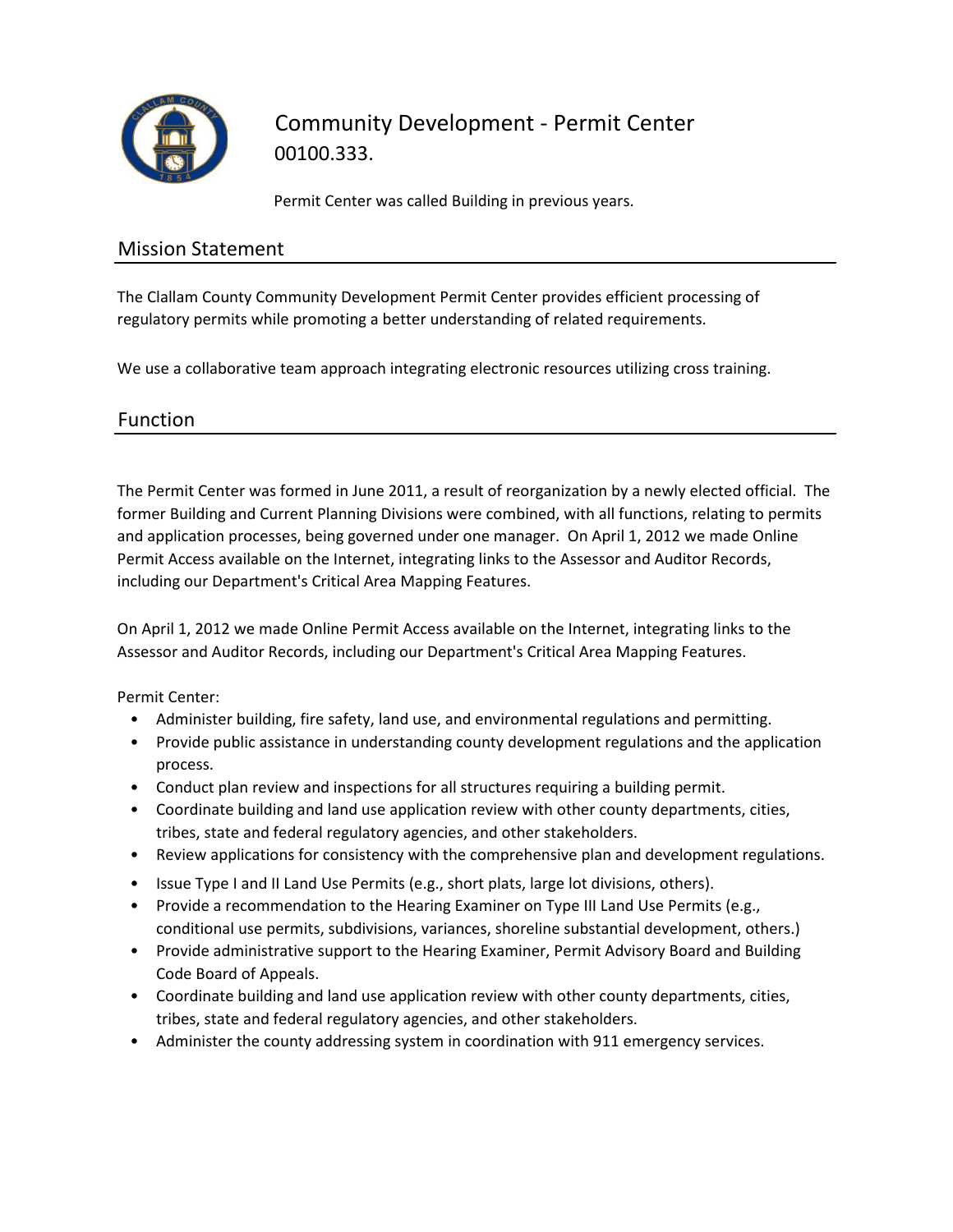- The Clallam County Building Official serves as County Fire Marshal whose responsibilities include fire safety for new development; issuance of burn bans during dry conditions; inspections of existing commercial structures, fire hazard complaints, and fireworks stands; responding to fire safety complaints; and coordination with local fire districts.
- Website information for the public to facilitate development related activity including maps, permit data & integration with other county departments.

Permit Tracking:

- Develop and maintain the county permitting system, and associated data to support department and county functions.
- Provide useful geographic, regulatory, resource, and community information (e.g., maps, data reports) to our department , other county departments, other agencies, and the public .
- Provide technical assistance to other county departments and outside agencies on special projects consistent with department and county objectives.
- Coordinate and automate electronic information storage and flow to maximize department and county objectives.

#### Goals

- 1. Protect health and safety of county residents by fair administration of building, fire and land use laws.
- 2. Collect, assemble and disseminate demographic , geographic and natural resource information; and,
- 3. Preserve the civil and property rights of county citizens and landowners.

#### Workload Indicators

|                                                    | 2011 Actual             | 2012 Actual | 6/30/13 Actual |
|----------------------------------------------------|-------------------------|-------------|----------------|
| <b>Building Permits Issued</b>                     | 564                     | 640         | 273            |
| <b>Building Inspections Performed</b>              | 5,621                   | 4,785       | 2,224          |
| <b>Building Permits Finaled</b>                    | 584                     | 507         | 235            |
| <b>Fire Inspections Performed</b>                  | 24                      | 34          | 14             |
| Fire Plans Reviewed                                | 10                      | 21          |                |
| <b>Construction Plans Reviewed</b>                 | 375                     | 402         | 167            |
| Current Planning:                                  |                         |             |                |
| BLA, Lot Combos, Alterations, and Vacations        | 30 <sup>1</sup>         | 30          | 12             |
| Land Division Preliminary Approvals                | 5.                      | 8           |                |
| Land Division, BLA, and Alteration Final Approvals | 40                      | 41          | 22             |
| Critical Area Review and Approvals Completed       | 158*                    | 54          | 17             |
| State Env. Policy Act Reviews Completed            | 16 I                    | 16          | 11             |
| Shoreline Permits Approved (not associated with    | 15 <sub>l</sub>         | 14          | 6              |
| other permits)                                     |                         |             |                |
| Variances Issued                                   | $\vert 4 \vert$         | 3           |                |
| Conditional Use Permits Issued                     | $\overline{\mathbf{3}}$ | 9           |                |
| Forest Practice Permits (received for review)      | 43                      | 22          | 21             |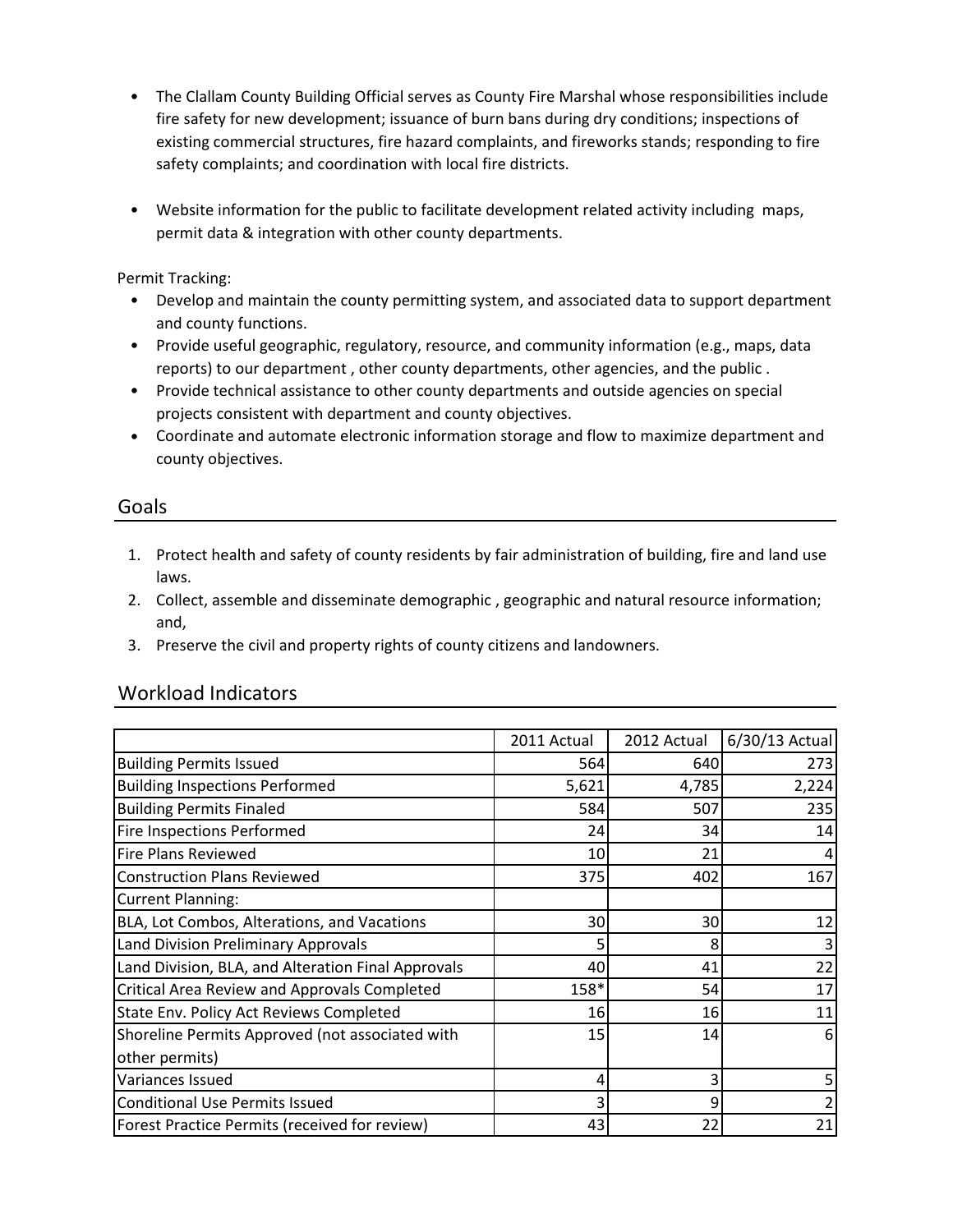| Wireless Com. Facilities Permits Issued          | 5        | 6       |         |
|--------------------------------------------------|----------|---------|---------|
| Legal Lot Determinations Completed               | 6        |         |         |
| <b>Project Reviews Received/Issued</b>           | 63/44    | 16      |         |
| Permit Tracking:                                 |          |         |         |
| Rebuild Data Integration between GIS/Permit      | 100%     | ongoing | ongoing |
| Databases and New Assessor Application (PACS) (% |          |         |         |
| GIS elements of new PENCOM software              | finished |         |         |
| On-line Permit Access (Basic)                    | 50%      | 100%    |         |
| Water Rule Implementation                        |          | 20%     | 60%     |
| Respond to FEMA About Bulkheads                  |          | 20%     | 60%     |
| Respond to FEMA About CAV Visit                  |          | 15%     | 75%     |
| <b>Enhance On-Line Permit Access</b>             |          | ongoing | ongoing |

\*Counting method changed

(In June 2012 the Permit Center processed 25 new homes for Lower Elwha Housing Authority)

# Grant Funding Sources

This fund does not receive any grant revenue.

# Revenues

|                                       | 2011 Actual | 2012 Actual | $6/30/13$ Actual | 2014 Budget |
|---------------------------------------|-------------|-------------|------------------|-------------|
| Taxes                                 |             |             |                  |             |
| <b>Licenses and Permits</b>           | 352,744     | 398,160     | 188,135          | 400,000     |
| Intergovernmental Revenues            |             |             |                  |             |
| <b>Charges for Goods and Services</b> | 186,587     | 224,988     | 113,897          | 227,794     |
| <b>Fines and Forfeits</b>             |             |             |                  |             |
| Miscellaneous Revenues                | 29          |             |                  | 15          |
| <b>Other Financing Sources</b>        |             |             |                  |             |
| Transfers In                          |             |             |                  |             |
| <b>General Tax Support</b>            | 180,970     | 47,976      | 52,152           | 152,032     |
| Total                                 | \$720,330   | \$671,124   | \$354,184        | \$779,841   |

# Expenditures

|                                   | 2011 Actual | 2012 Actual | $6/30/13$ Actual | 2014 Budget |
|-----------------------------------|-------------|-------------|------------------|-------------|
| Salaries and Wages                | 515,246     | 475,411     | 253,327          | 540,818     |
| Personnel Benefits                | 169,767     | 146,964     | 81,609           | 195,327     |
| <b>Supplies</b>                   | 3,321       | 10,575      | 2,529            | 14,645      |
| <b>Other Services and Charges</b> | 6,233       | 6,062       | 16,719           | 29,051      |
| Intergovernmental Services        |             |             |                  |             |
| <b>Capital Outlays</b>            | 7,436       | 14,133      |                  |             |
| Interfund Payments for Services   | 18,327      | 17,979      |                  | 0           |
| <b>Transfers Out</b>              |             |             |                  | 0           |
| Total                             | \$720,330   | \$671,124   | \$354,184        | \$779,841   |